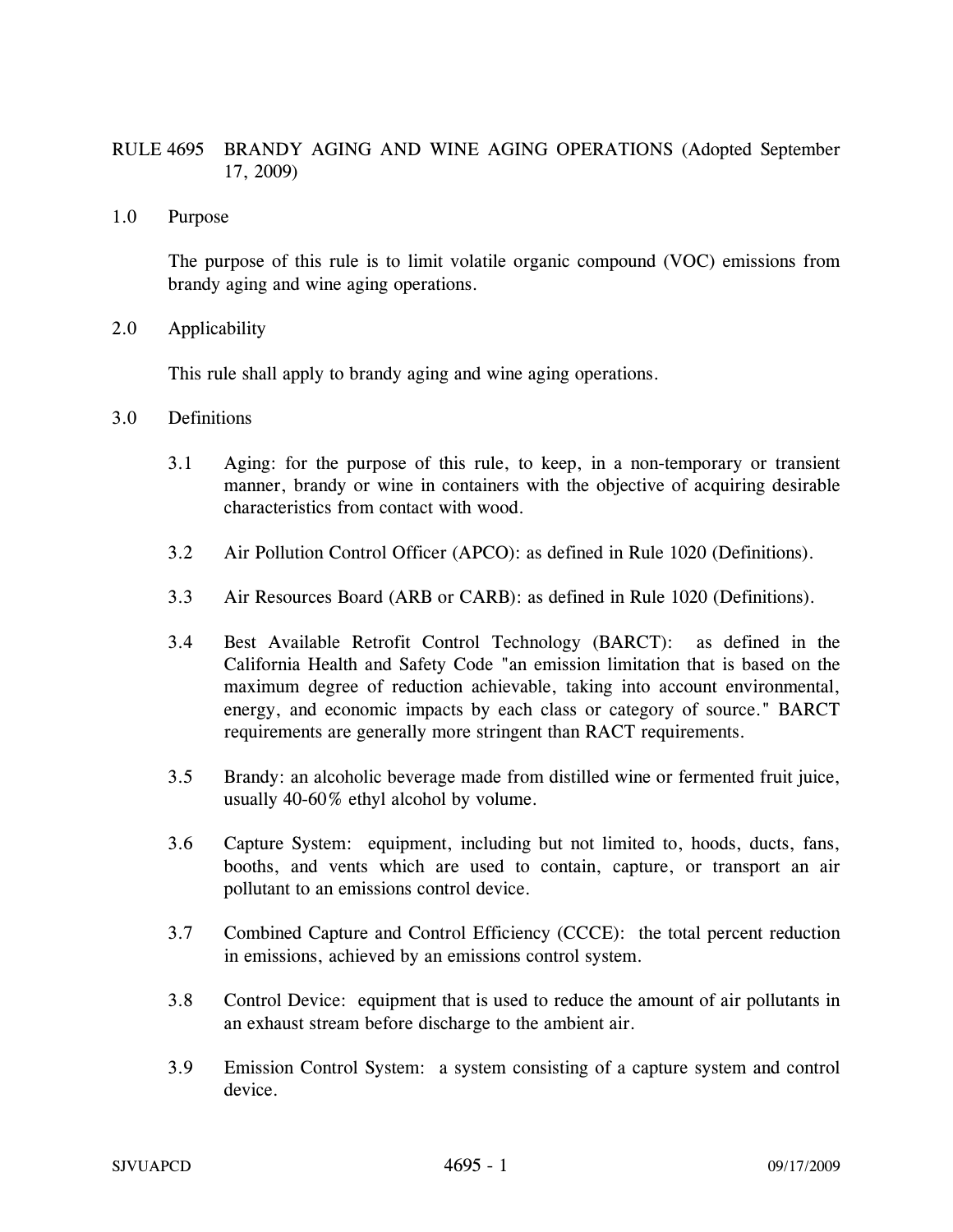- 3.10 Environmental Protection Agency (EPA): the United States Environmental Protection Agency.
- 3.11 Fan Inlet Pressure Control Point: the pressure monitor point for controlling the induced draft fan for purposes of maintaining negative pressure on the warehouse adequate to ensure the warehouse meets the criteria of a Permanent Total Enclosure (PTE) pursuant to EPA Method 204: Criteria for and Verification of a Permanent or Temporary Total Enclosure.
- 3.12 Gas Leak: a reading in excess of 1,000 ppmv, above background, measured on a portable hydrocarbon detection instrument that is calibrated with methane.
- 3.13 Gas-Tight: a condition without a gas leak as determined by EPA Method 21 in accordance with EPA Method 21.
- 3.14 Inventory: the stock of an item on hand at a particular location or business.
- 3.15 Maximum Allowable Negative Gauge Pressure: the maximum value of negative gauge pressure as measured at the Fan Inlet Pressure Control Point which ensures that the warehouse operates with sufficient negative gauge pressure to meet the criteria for a PTE pursuant to EPA Method 204: Criteria for and Verification of a Permanent or Temporary Total Enclosure.
- 3.16 Must: as defined in Rule 4694. any unfermented juice or mixture of juice, pulp, skins, and seeds prepared from grapes or other fruit. Must fermented to produce white wines is considered to be juice. Must fermented to produce red wines is considered to be a mixture of juice and solids, such as pulp, skins, and seeds. The solid portion of the must is called pomace.
- 3.17 Natural Draft Opening (NDO): as defined in EPA Method 204. Any permanent opening in the enclosure that remains open during operation of the facility and is not connected to a duct in which a fan is installed.
- 3.18 Non-Personnel Access Door: openings which are required to allow routine movement of brandy or wine into and out of the warehouse for access with wheeled and motorized maintenance equipment.
- 3.19 Normal Operation: the period during which a warehouse is operating while meeting the minimum requirements for a permanent total enclosure pursuant to EPA Method 204 and while the VOC emission control system is fully operational.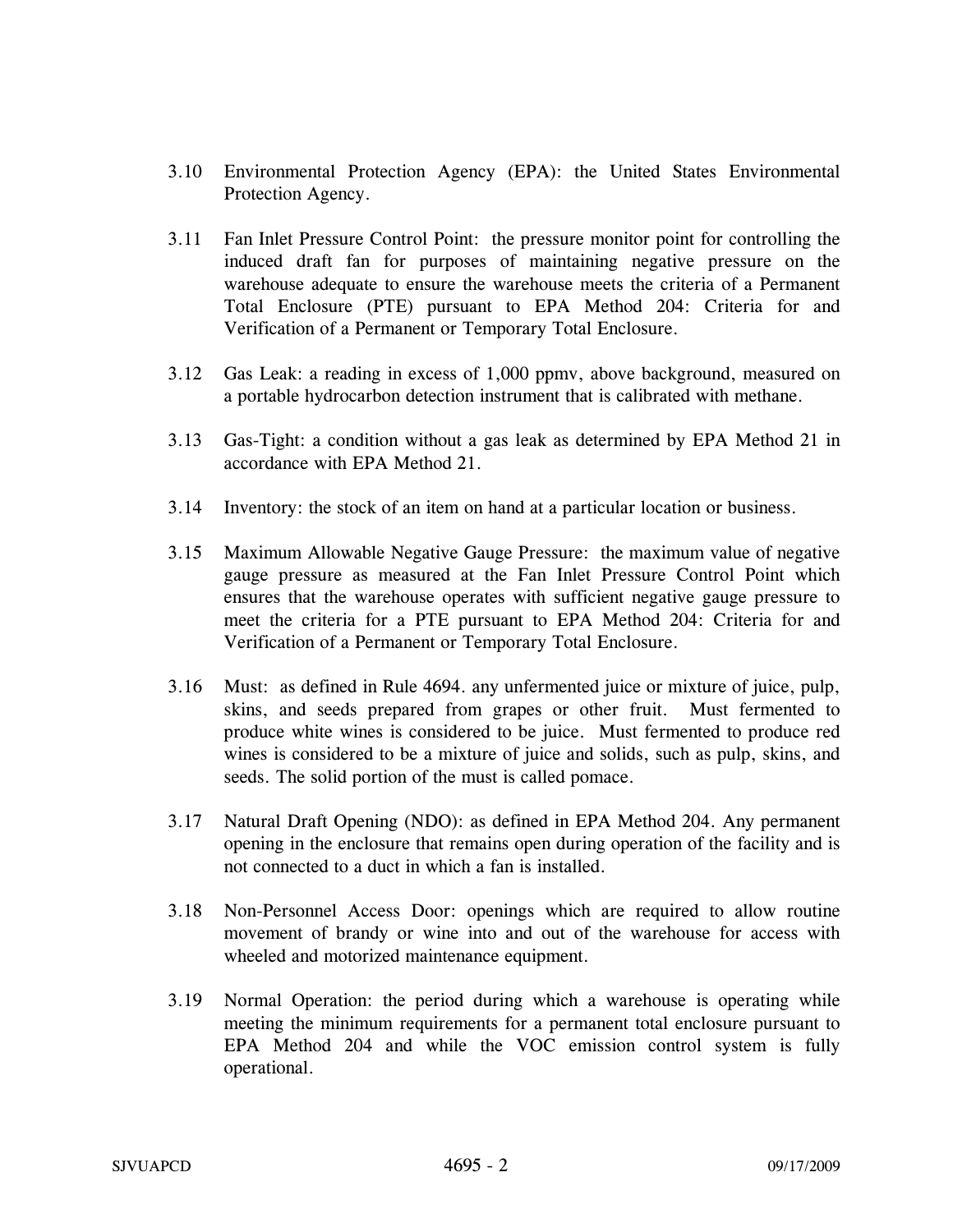- 3.20 Operational and Maintenance Functions: operational and maintenance functions include the transport of barrels into and out of the warehouse, repair of warehouse internal equipment or any other operational or maintenance reason for opening the non-personnel access doors (primarily for forklift or other equipment access) during which time the enclosure would not qualify as a PTE.
- 3.21 Permanent Total Enclosure (PTE): an enclosure, as defined in EPA Method 204, which is a permanently installed and completely surrounds a source of emissions such that all VOC emissions are captured and contained for discharge to a control device.
- 3.22 Personnel Access Door: a door, with a maximum opening of 21 square feet, intended solely for occasional personnel access to the warehouse for maintenance or monitoring activities.
- 3.23 Potential To Emit: as defined in Rule 2201 (New and Modified Stationary Source Review Rule).
- 3.24 Proof Gallons: one liquid gallon of proof spirits, which contains 1/2 of its volume as ethanol, measured at 60 degrees Fahrenheit.
- 3.25 Reasonable Available Control Technology (RACT): for existing sources, those emission limits that would result from the application of demonstrated technology to reduce emissions.
- 3.26 Stationary Source: as defined in Rule 2201 (New and Modified Stationary Source Review Rule).
- 3.27 Shutdown: termination of operations.
- 3.28 Total Annual Aging Inventory (TAAI): average of calendar year inventory. Brandy aging and aging wine inventories are calculated separately, based on TTB Form 5110.11 for brandy and Form 5120.17 for wine. The calculation is as follows:

TAAI =  $\Sigma$  MI ÷ 12 months/year. where: TAAI = Total Annual Aging Inventory in gallons per year.  $MI = Monthly Inventory in gallons.$ 

- 3.29 Volatile Organic Compound (VOC): as defined in Rule 1020 (Definitions).
- 3.30 Warehouse: for the purposes of this rule, the building, enclosure, or other area in which containers holding brandy and/or wine are kept for aging.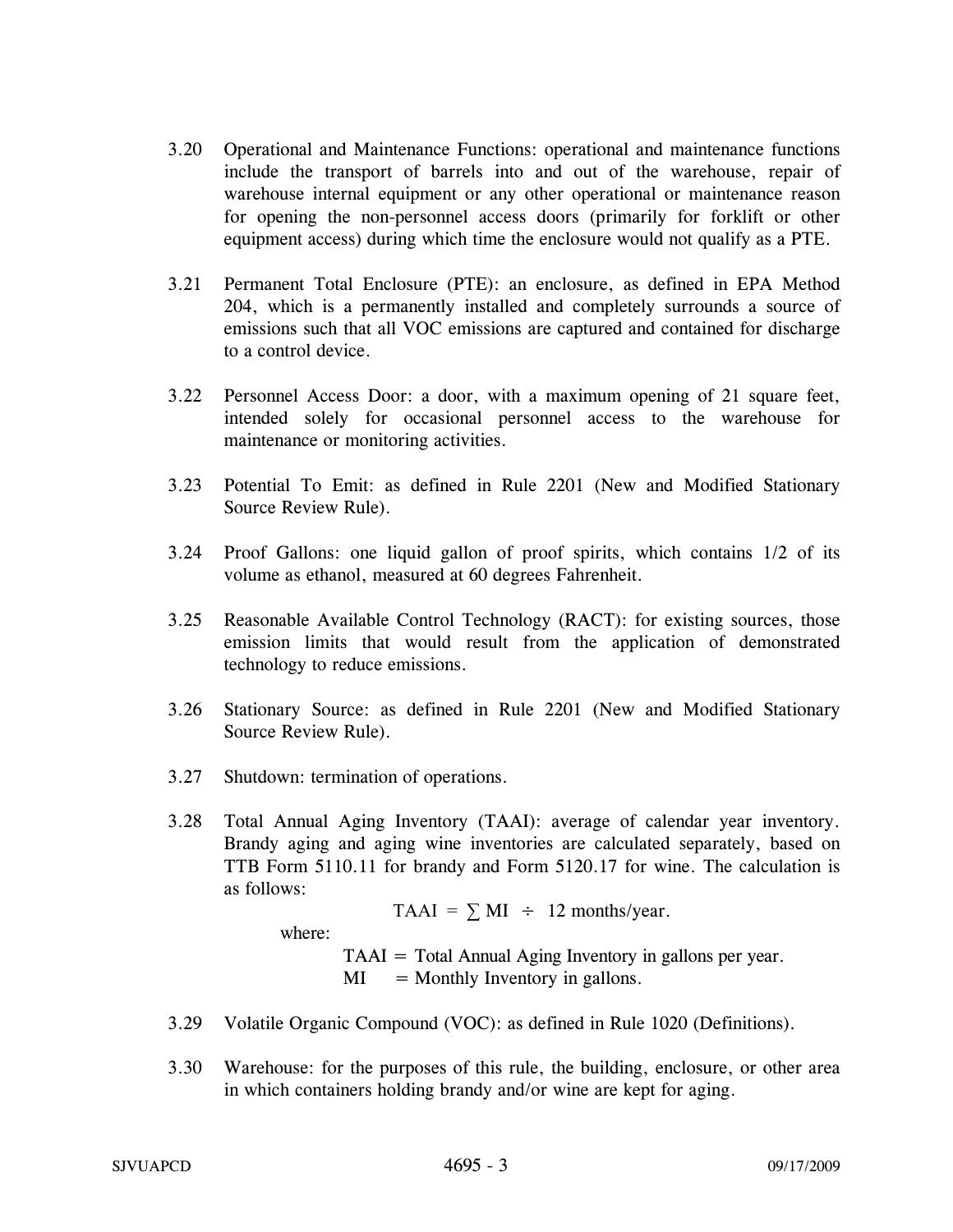- 3.31 Wine: as defined in Rule 4694, the liquid product obtained from fermented must.
- 4.0 Exemptions
	- 4.1 Except for recordkeeping requirements of Section 6.1.3, this rule shall not apply to any Stationary Source with a Potential To Emit of less than 10 tons of VOC per year.
	- 4.2 This rule shall not apply to wine storage tanks subject to Rule 4694 (Wine Fermentation and Storage Tanks), Section 5.2.
- 5.0 Requirements
	- 5.1 For a Stationary Source with a brandy or wine aging operation, operators shall implement record keeping according to Section 6.1, and shall implement each of the following RACT work practices:
		- 5.1.1 Prevent and minimize the unnecessary occurrence of brandy or wine exposure to the atmosphere.
		- 5.1.2 Prevent and minimize the occurrence of leaks and spills of brandy or wine.
		- 5.1.3 Implement immediate clean up of leaks and spills of brandy or wine by rinsing the leaks or spills with water and washing the rinse into a proper drain.
		- 5.1.4 Implement corrective actions to prevent a reoccurrence of a similar brandy or wine leak or spill.
	- 5.2 For a Stationary Source with a wine aging operation that equals or exceeds both the applicable inventory and the emission thresholds listed in Table 1, operators shall also comply with the RACT work practices in either Section 5.2.1 or 5.2.2, or the requirements of Section 5.8.
		- 5.2.1 Maintain the wine aging warehouse such that the daily average temperature, averaged over a calendar year, does not exceed 70 degrees Fahrenheit, or
		- 5.2.2 Implement a control technology to reduce the Uncontrolled Aging Emissions (UAE), as calculated using the equation in Section 5.4 and the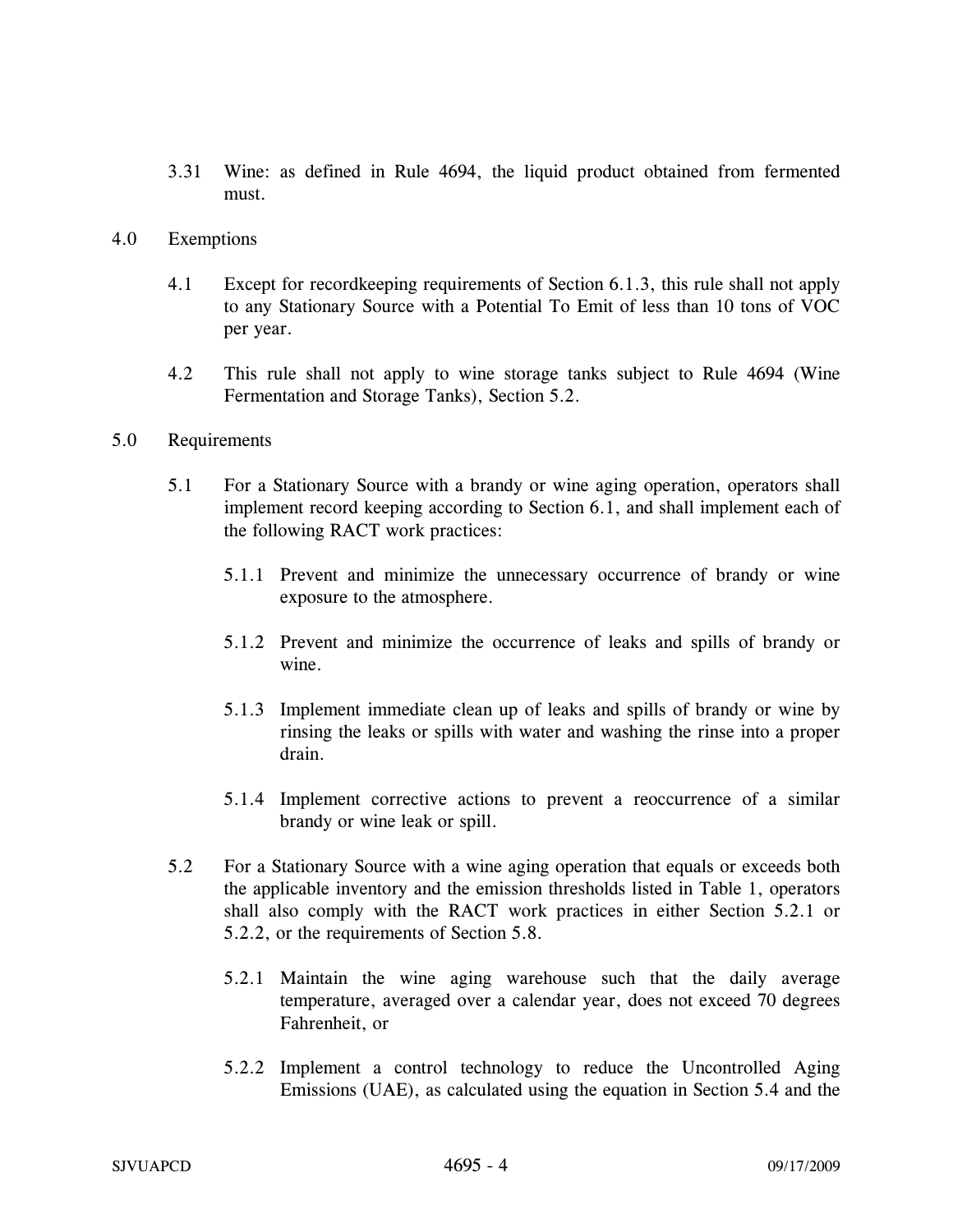Aging Emission Factor (AEF) of 0.02783 pounds ethanol per gallon, by at least 50%.

- 5.3 For a Stationary Source with a brandy aging operation that equals or exceeds both the applicable inventory and emission thresholds listed in Table 1, the operator shall implement BARCT by complying with Section 5.1 and either Section 5.3.1 or 5.3.2.
	- 5.3.1 Comply with all of the requirements of Section 5.5 through 5.7, inclusive, or
	- 5.3.2 Implement an alternate control measure that is demonstrated, using production data or the Test Methods of Section 6.2, to produce a brandy UAE of less than or equal to 0.3 proof gallons per 50 gallons, as calculated using the equation in Section 5.4, and as approved by the APCO.

| Table 1. Brandy aging and wine aging thresholds |                                                              |                                                 |
|-------------------------------------------------|--------------------------------------------------------------|-------------------------------------------------|
| Product<br>Type                                 | <b>Total Annual Aging</b><br>Inventory<br>(gallons per year) | <b>Uncontrolled Aging</b><br>Emissions (lbs/yr) |
| <b>Brandy</b>                                   | 40,000                                                       | 8,000                                           |
| Wine                                            | 590,000                                                      | 16,000                                          |

5.4 Uncontrolled Aging Emission (UAE) threshold determinations shall be calculated using the following formula:

 $UAE = TAAI * AEF$ 

Where:

- UAE = Uncontrolled Aging Emissions (ethanol), in pounds per year.
- TAAI = Total Annual Aging Inventory, in gallons per year.
- $AEF = Aging Emission Factor, in pounds ethanol per gallon.$ Brandy default  $AEF = 0.1986$  pounds ethanol per gallon, calculated from the default value of 3 proof gallons per 50 gallons barrel loss by volume, unless the actual loss by volume is demonstrated to be less.

Wine default  $AEF = 0.02783$  pounds ethanol per gallon, calculated from the default value of 3%, unless the actual loss by volume is demonstrated to be less.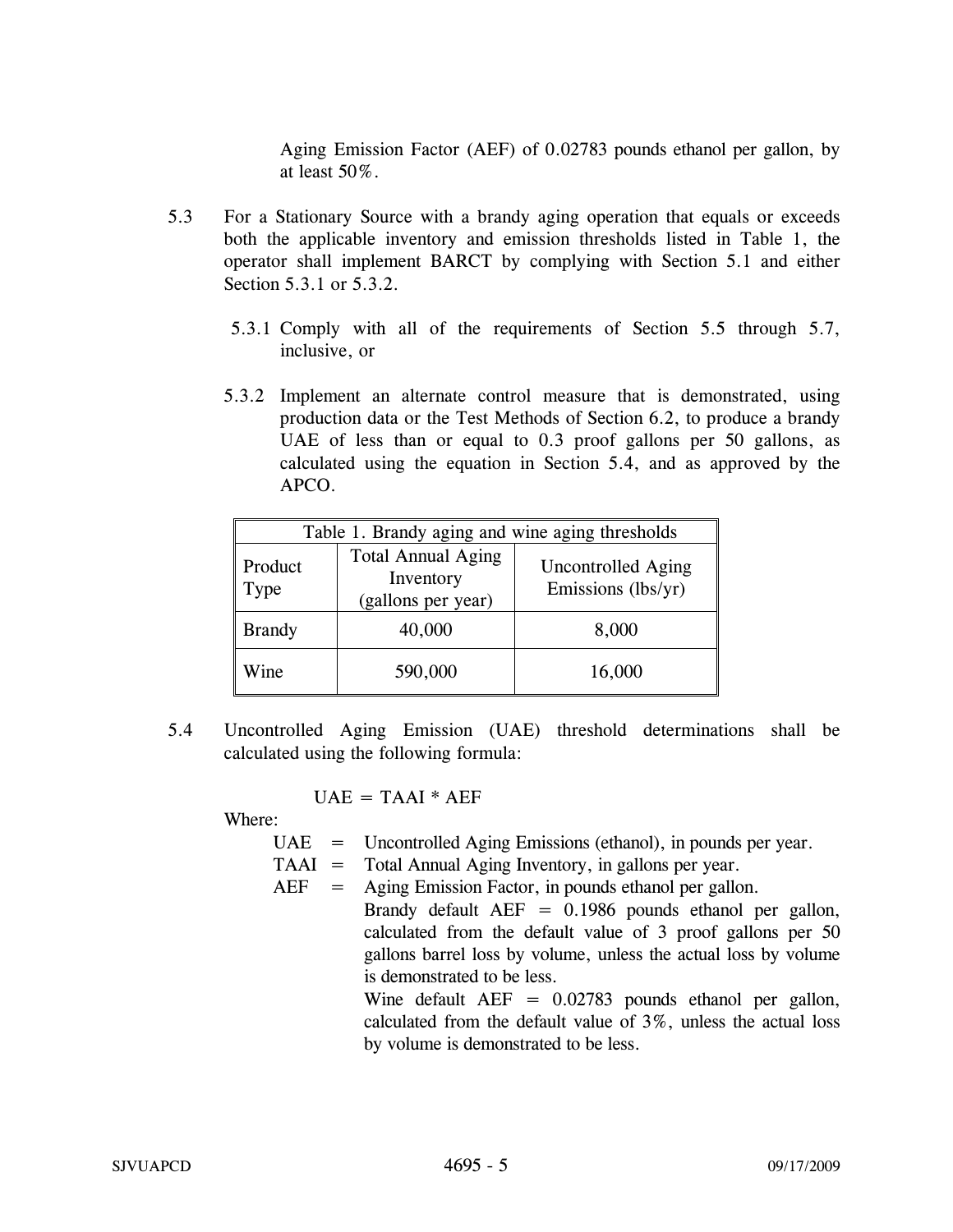- 5.5 Operators complying with Section 5.3.1 shall conduct all brandy aging operations in a warehouse that is certified and maintained as a Permanent Total Enclosure (PTE) pursuant to EPA Method 204: Criteria for and Verification of a Permanent or Temporary Total Enclosure. The warehouse shall be certified as a PTE within 90 days of initial startup by a District-approved independent certifying entity (Air Resources Board Independent Contractors Approved under the California Code of Regulations, Title 17, Section 91207.)
	- 5.5.1 Warehouses shall continuously meet the criteria for Normal Operation except for periods when the Non-Personnel Access Doors are opened for personnel and equipment access as required for Operational and Maintenance Functions and/or when the VOC control device is shutdown for scheduled routine maintenance. The total annual cumulative duration for all operational or maintenance functions and/or shutdowns shall not exceed eight (8) percent of the time during which the operations occur or a maximum of 701 hours/year which ever is less. This period shall include periods of downtime required to perform scheduled routine maintenance. Scheduled maintenance shall not exceed three (3) percent of the total operating hours per year or 240 hours per year, whichever is less.
	- 5.5.2 A Maximum Allowable Negative Gauge Pressure at the Fan Inlet Pressure Control Point, adequate to ensure maintenance of a continuous negative gauge pressure in the warehouse as required to qualify the warehouse as a Permanent Total Enclosure pursuant to EPA Method 204, shall be demonstrated, established, and recorded at startup. The Fan Inlet Pressure Control Point shall continuously operate with a negative gauge pressure equal to or exceeding this value (more negative) except for periods when the non-personnel access doors are opened for equipment access for operational or maintenance functions.
	- 5.5.3 Each Personnel Access Door shall be equipped with an automatic closure device to minimize the time that the door is open. Personnel access doors shall be opened only as required for access to or exit from the enclosure, minimizing the duration of the opening, and shall not be propped open.
	- 5.5.4 Each Non-Personnel Access Door shall be equipped with a motoractuated door and controls which will minimize the time the door remains open during access and exit and shall be integrated with the continuous monitoring system to record the time periods that the door is open.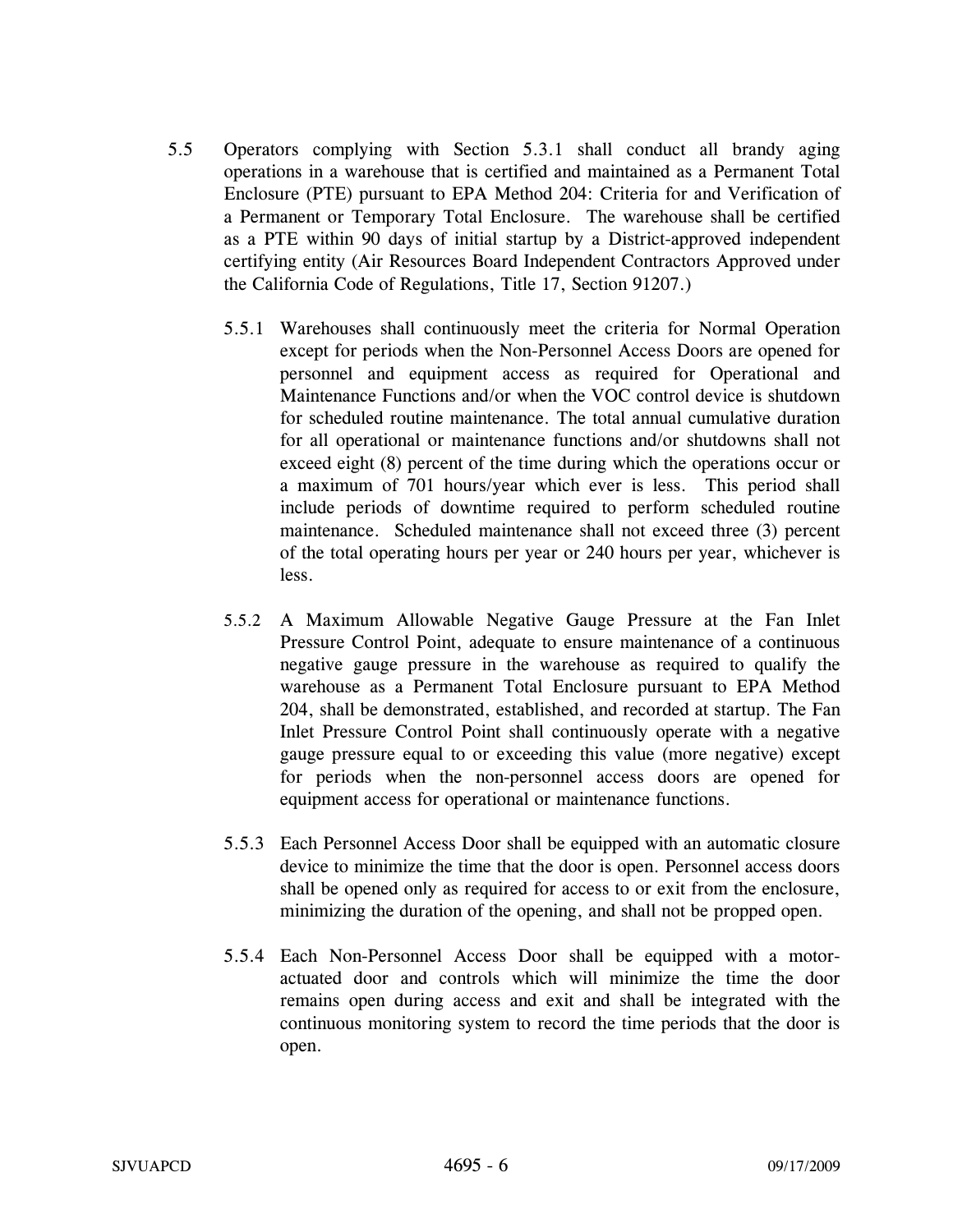- 5.6 Except for the periods of downtime required to perform scheduled routine maintenance, the warehouse's VOC emissions shall be continuously vented through a VOC emission control device that has been approved, in writing, by the APCO and which achieves a control efficiency of at least 98 percent, by weight, as determined pursuant to Section 6.2.3. Routine scheduled maintenance which requires shutdown of the VOC emission control device shall not be performed during the months of July, August, or September.
- 5.7 Monitoring
	- 5.7.1 The operator of any brandy aging operation shall have the operation equipped with a continuous, automatic, monitoring system which monitors the pressure at the Fan Inlet Pressure Control Point, monitors critical operation parameters of the control device, such as the combustion chamber temperature, and records the time of opening for all non-personnel access doors.
	- 5.7.2 Each month the operator shall demonstrate that operation of the warehouse with the Maximum Allowable Negative Gauge Pressure at the Fan Inlet Pressure Control Point is adequate to maintain the qualification of the warehouse as a PTE pursuant to EPA Method 204 by manually measuring and recording facial velocity at the largest Natural Draft Opening (NDO) on the warehouse and confirming a minimum facial velocity of 200 feet per minute. After 12 consecutive months of demonstrating the adequacy of the established Maximum Allowable Negative Gauge Pressure, the monitoring frequency can be reduced to once per calendar quarter.
- 5.8. Operators, who conduct wine aging in a non-porous tank as allowed under Section 5.2, shall comply with all of the following requirements:
	- 5.8.1 The tank shall be equipped and operated with a pressure-vacuum relief valve meeting all of the following requirements:
		- 5.8.1.1 The pressure-vacuum relief valve shall operate within 10% of the maximum allowable working pressure of the tank,
		- 5.8.1.2 The pressure-vacuum relief valve shall operate in accordance with the manufacturer's instructions,
		- 5.8.1.3 The pressure-vacuum relief valve shall be permanently labeled with the operating pressure settings, and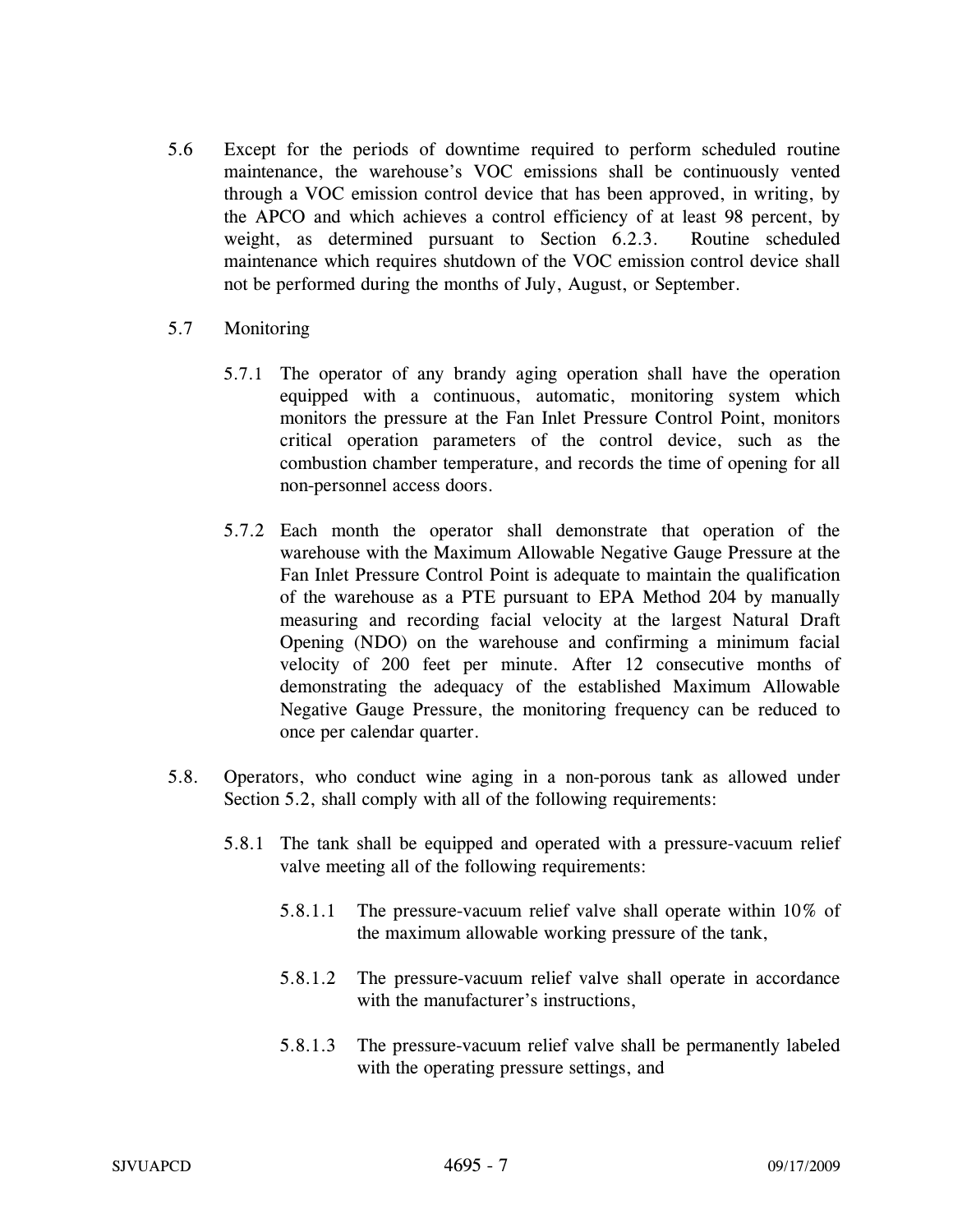- 5.8.1.4 The pressure-vacuum relief valve and tank shall remain in a gas-tight condition except when the operating pressure of the tank exceeds the valve set pressure. A gas-tight condition shall be determined by measuring the gas leak in accordance with the procedures in EPA Method 21.
- 5.8.2 The temperature of the aging wine shall be maintained at or below  $75^{\circ}$ Fahrenheit during wine aging operations.
	- 5.8.2.1 Temperature of the aging wine shall be determined and recorded at least once per week.
	- 5.8.2.2For each batch of aging wine, operators shall achieve the temperature of 75°F or less within 60 days after the start of the aging process.

## 6.0 Administrative Requirements

6.1 Recordkeeping:

Operators of a brandy or wine aging operation shall maintain records, including, but not limited to:

- 6.1.1 Daily and annual records of the hours of operation indicating time, duration, and reason of all periods of outage for a VOC control system, including maintenance. Records of annual cumulative hours of Normal Operation shall be maintained.
- 6.1.2 All maintenance activities requiring a shutdown of a VOC control device, including the maintenance activity, time and date of shutdown of a VOC control device, and the duration of the shutdown.
- 6.1.3 Records of throughput and the gallons lost while aging. Annual summaries of all filling and dumping operations shall be maintained to allow annual determination of total proof gallons and gallons lost from each aging operation. All gauging shall be in accordance with the methods and procedures of the Gauging Manual of the Alcohol and Tobacco Tax and Trade Bureau, Department of the Treasury (27 CFR 30).
- 6.1.4 All required monitoring of Section 5.7.
- 6.1.5 All records shall be retained for a minimum of five years, and shall be made available for District, ARB, or EPA inspection, upon request.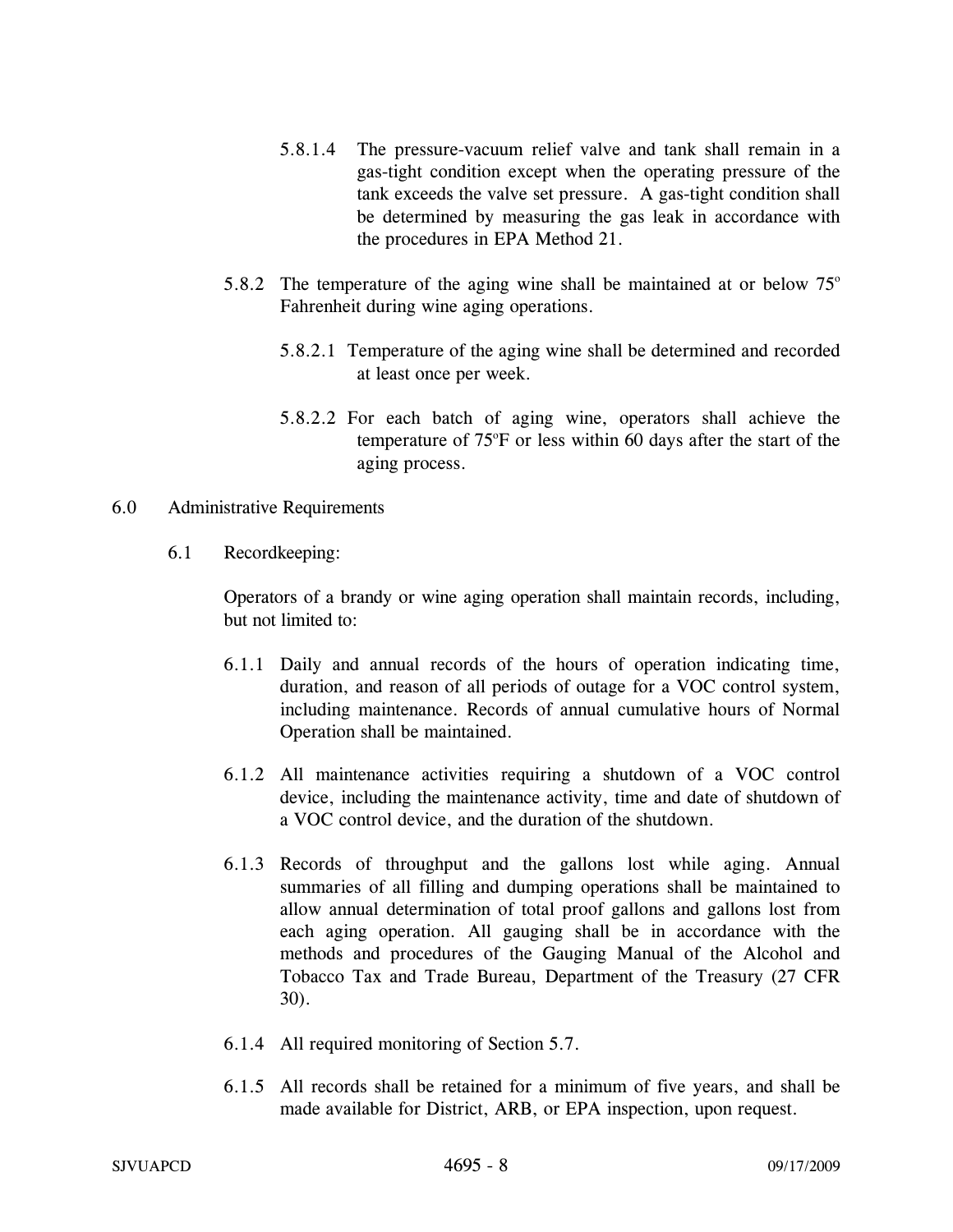## 6.2 Test Methods

The following test methods shall be used to determine compliance with the provisions of this rule. Alternate test methods may be used provided they are approved by the APCO, ARB, and EPA.

- 6.2.1 Determination of PTE: EPA Method 204: Criteria for and Verification of a Permanent Total Enclosure as specified in 40 CFR 51, Appendix M.
- 6.2.2 VOC emissions for source test purposes shall be determined using EPA Method 25 or Method 18 or BAAQMD ST-32, except when the outlet concentration must be below 50 ppmv in order to meet the standard, in which case EPA Method 25A may be used.
- 6.2.3 Determination of Control Efficiency of VOC Emission Control Systems shall be made using the following methods:
	- 6.2.3.1 The control efficiency of a VOC emission control system's VOC control device shall be determined using EPA Methods 2, 2A, or 2D for measuring flow rates and EPA Methods 25, 25A, or 25B, EPA Method 18, or BAAQMD ST-32, as applicable, for measuring total gaseous organic concentrations at the inlet and outlet of the control device.
	- 6.2.3.2 Control Device Efficiency, in percent, is the ratio of the weight of VOC removed by the control device from the effluent stream entering the control device to the weight of VOC in the effluent stream entering the control device, both measured simultaneously, shall be calculated by the following equation:

Control Device Efficiency (%) =  $[(We-Wa) \div We] \times 100$ 

Where:

- $Wc$  = weight of VOC entering the control device
- $Wa$  = weight of VOC discharged from the control device